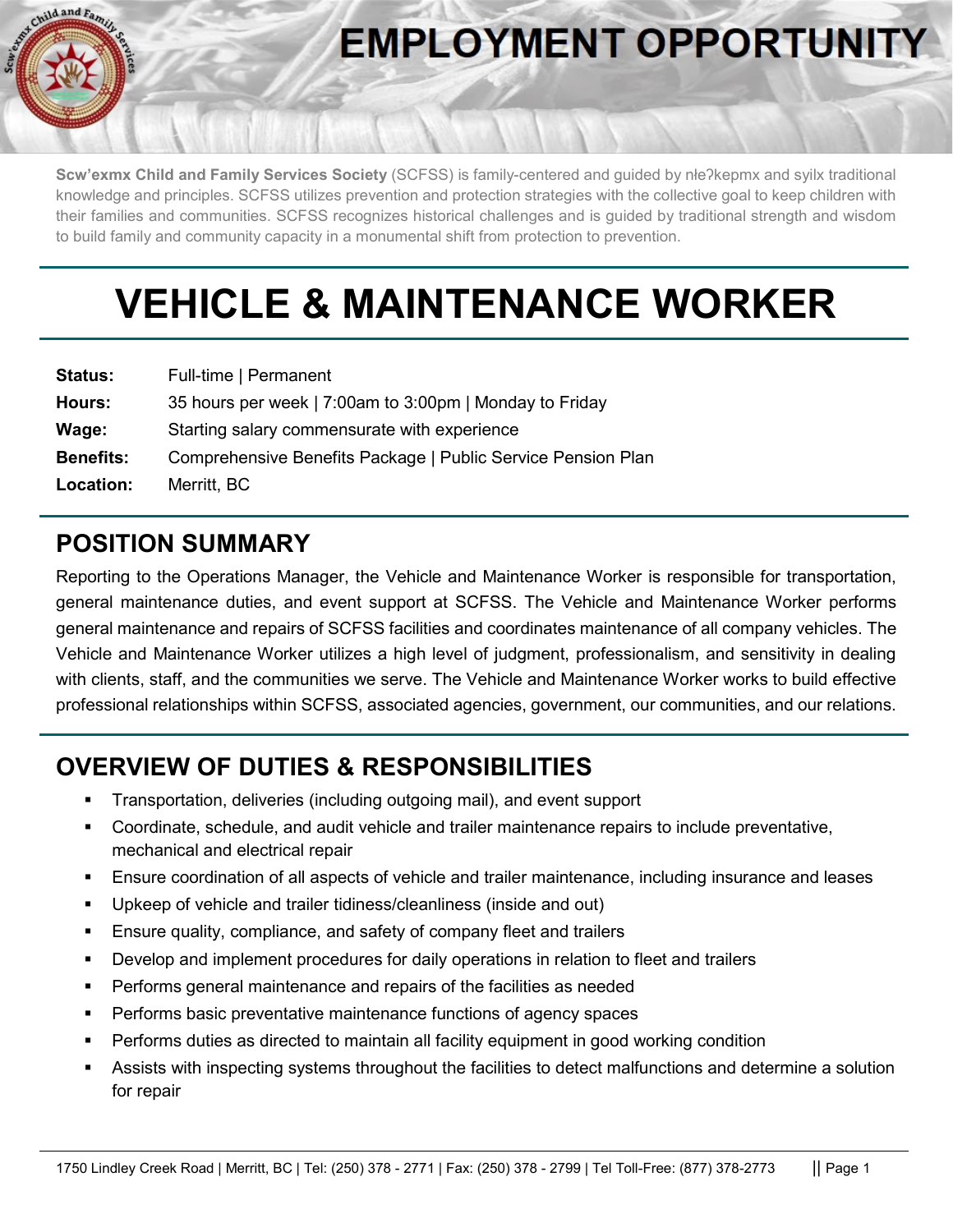# **VEHICLE AND MAINTENANCE WORKER**



- Participate regularly in team meetings to effectively offer integrated, multidisciplinary, and effective services
- Ensure the confidentiality of records and data
- Work with external groups (community, government, and related social service agencies) to provide operational services
- **EXECOMPILE MONTIFY COMPILE MONTIFY** Statistical reports
- Ensure appropriate documentation is promptly written and filed appropriately

#### **SUPERVISION RECEIVED**

- Regular consultation and review with the Operations Manager
- Annual Performance Evaluation and work plan review with the Operations Manager

#### **JOB REQUIREMENTS**

- **EXECLER** Criminal Record check prior to the first day of work
- Clear Ministry of Child and Family Development Prior Contact Check prior to the first day of work
- Valid Class 4 BC Driver's License without restrictions, or ability to obtain within 3 months of hire
- **Clear BC driver's abstract**

## **EDUCATION & EXPERIENCE**

- Training and education in a field relevant to the position's duties
- Minimum two years of experience in a maintenance setting
- Experience working with Indigenous children, youth, families, and/or communities

## **MINIMUM REQUIRED COMPETENCIES**

- General maintenance and handyperson capabilities with basic vehicle and construction knowledge
- Excellent communication skills, with the ability to work with a variety of personalities and communication styles
- Efficient work skills with the ability to meet time-sensitive deadlines with attention to detail and highquality standards
- Ability to work independently and collaboratively under minimal supervision
- Beginner skills in Microsoft Office and online communication platforms for word processing, reports, emails, work orders, etc.
- Handles confidential and sensitive information with discretion, diplomacy, and objectivity